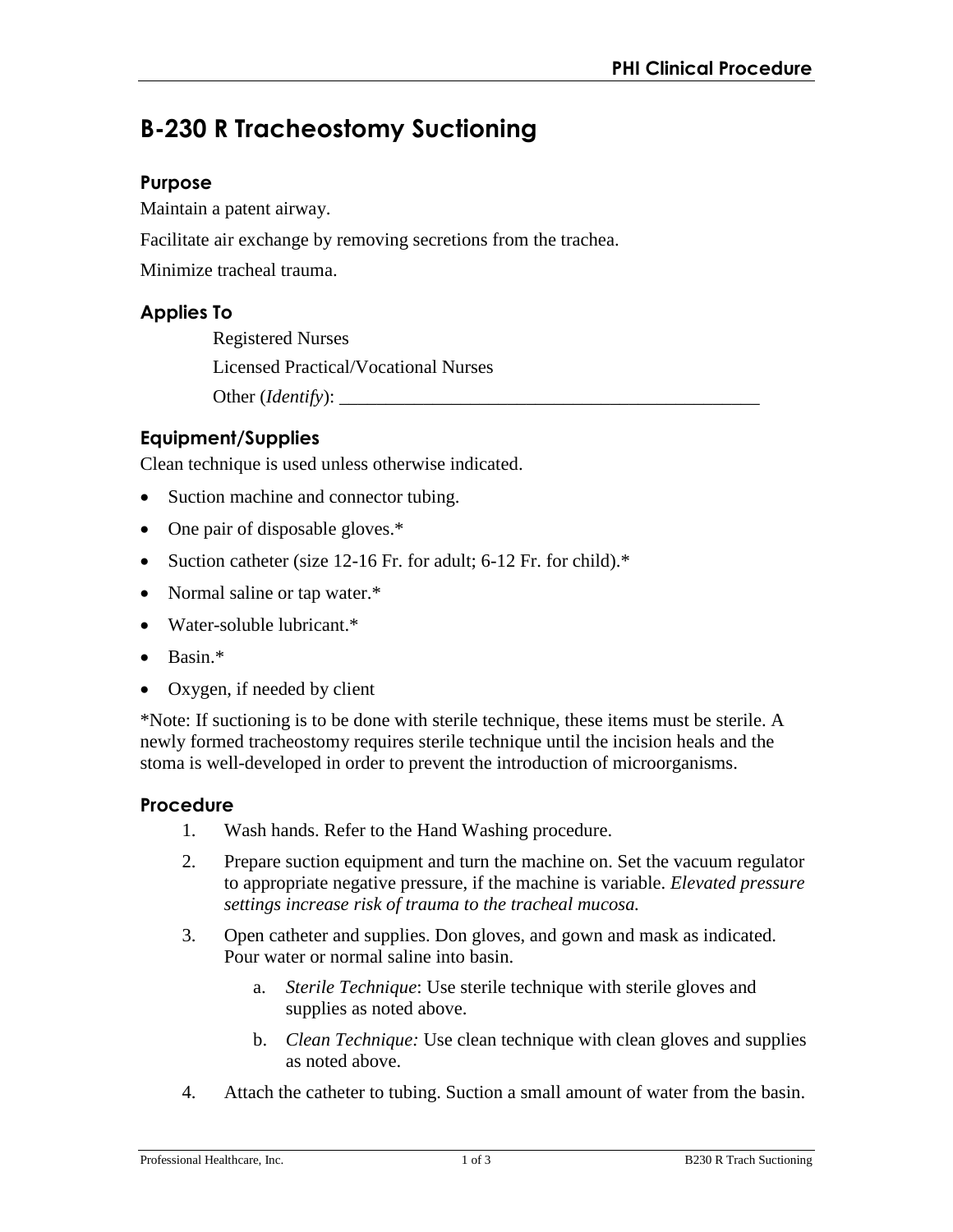- 5. Lubricate the catheter tip with water-soluble lubricant.
- 6. With your thumb off the control, insert the catheter approximately five inches into tracheostomy. *This minimizes the risk of mucosal damage and hypoxia and positions the catheter correctly.*
- 7. Apply intermittent suction (10-12 sec.) by placing and removing the thumb over the control as you gently withdraw the catheter while rotating it back and forth between the thumb and index finger.
	- a. Intermittent suction and rotation of catheter minimizes hypoxia and injury to mucosa.
- 8. If secretions are difficult to remove, you may instill 3-5 ml of sterile normal saline into the tracheostomy.
- 9. Place the catheter into water or normal saline. Apply suction to rinse the catheter and connecting tubing.
- 10. Allow for a rest period (one to three minutes between passes) and repeat procedure until the airway is cleared.
	- a. Limit suction time to three to five minutes. Reapply oxygen as needed.
	- b. Rest periods allow for rest and reoxygenation.
	- c. Repeated passes with the suction catheter help to clear the airway of excessive secretions and promote oxygenation.
- 11. Perform nasal and oral pharyngeal suctioning after tracheal suctioning is completed. *This removes upper airway secretions and prevents additional introduction of microorganisms into the respiratory tract.*
- 12. Remove gloves and dispose of equipment according to the Agency Waste Disposal Policy.
- 13. If clean technique is used, catheters may be reused.

#### **Documentation Guidelines**

Document in the clinical record:

- 1. The client's return to baseline with suctioning.
- 2. Color and consistency of secretions.

#### **Related Procedures**

None

#### **Policy History**

| Approval Date   11/1/2009    |                                                      |
|------------------------------|------------------------------------------------------|
|                              | Approved By   Anne Tyson, Herman Pippin, Sandra Hill |
| Revision Date   $12/31/2009$ |                                                      |
|                              | Approved by   Anne Tyson, Herman Pippin, Sandra Hill |